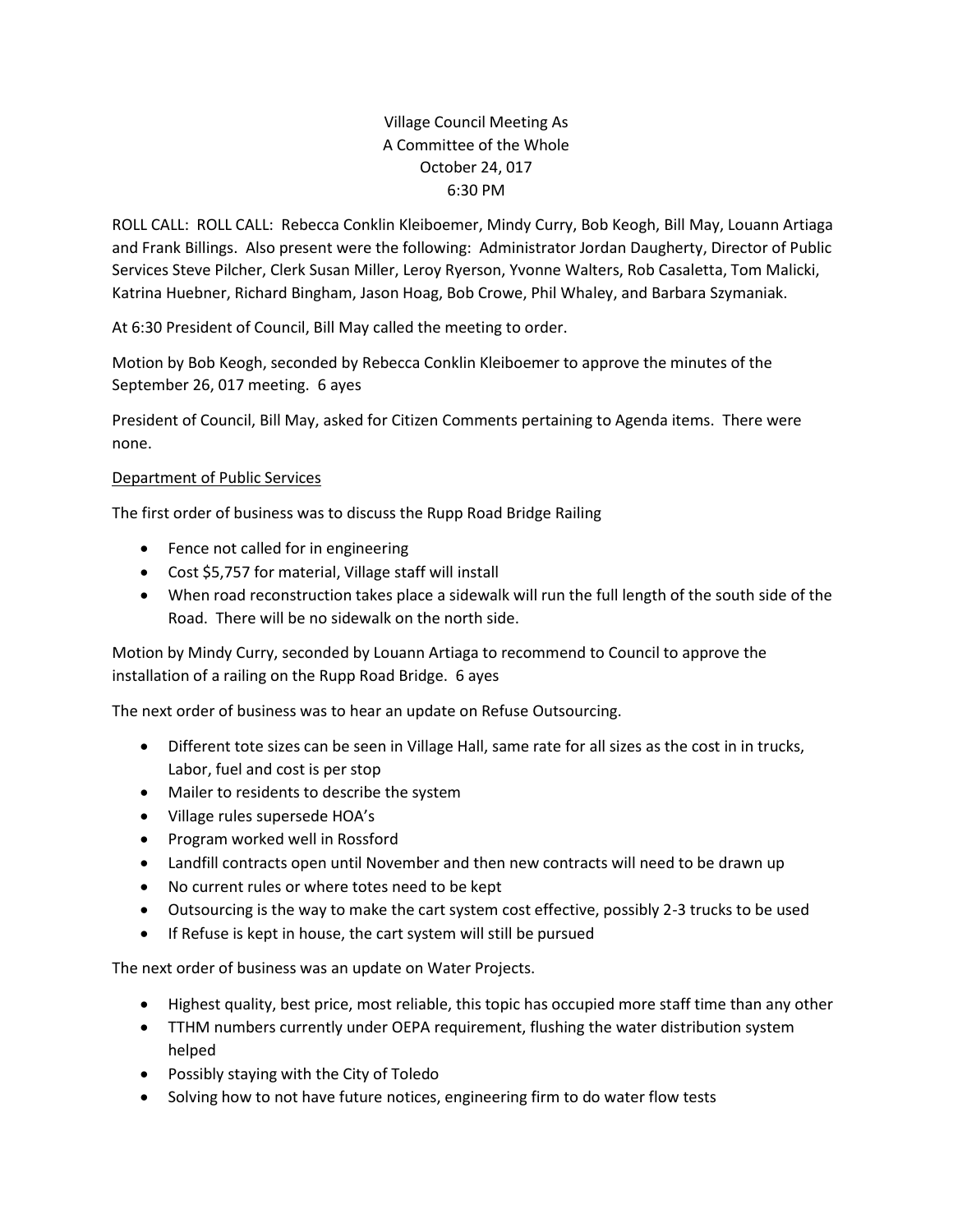- Possible coming \$200,000.00-\$300,000.00 capital project to make sure TTHM notices don't occur again, OEPA take an average of 4 quarters
- If there is ever truly a water quality/drinkability issue the Village will let you know
- Why not connect with Waterville concerns with Maumee River as a source
- Contributed funds to the Sylvania study
- Water quality in the Village is currently very good
- Will see it in the upcoming budget
- Emergency back up plans for water, Oregon BG, Regional option has a couple of back up sources

# General

The next order of business was to discuss the continuation of the Whitehouse Arts Advisory Board and the Design Review Board.

- The Design Review Board was put in place to receive state revitalization grants
	- o It has law enforcement powers
	- $\circ$  The Solicitor recommended inactivating it and not abolishing it so it can be reactivated for future grants
	- $\circ$  The process will remain the same. Businesses will still contact the Village, but will not be sent through the DRB
	- o Same process, same zoning
- WAAB is an ad hoc committee that serves at the pleasure of the Mayor and Council
	- o December will be the members last meeting
	- $\circ$  Louann Artiaga, the Council representative to the board recommends to inactivate
	- o Some members will join the Anthony Wayne Arts Commission
	- o Some of the projects will continue through different organizations

Motion by Mindy Curry, seconded by Rebecca Conklin Kleiboemer to recommend to Council to disband the Whitehouse Arts Advisory Board at the end of 2017 and donate funds for musical equipment for the Village Park. 6 ayes

Motion by Louann Artiaga, seconded by Bob Keogh to recommend to Council to inactivate the Design Review Board at the end of December 2017. 6 ayes

The last order of business was to discuss the Council Wish List

#### Louann Artiaga

- Swimming-Metroparks-Quarry
	- o engineer estimates for beach front and facilities \$700,000 \$1,000,000 with Whitehouse responsible for financing and running, the facility was previously Run by Lucas County,
	- o Pools are very expensive
- Playground equipment fitness and musical installation, appropriate in the budget, awaiting Plan
- Making the lane by Dollar General a permanent turn lane, checking with engineering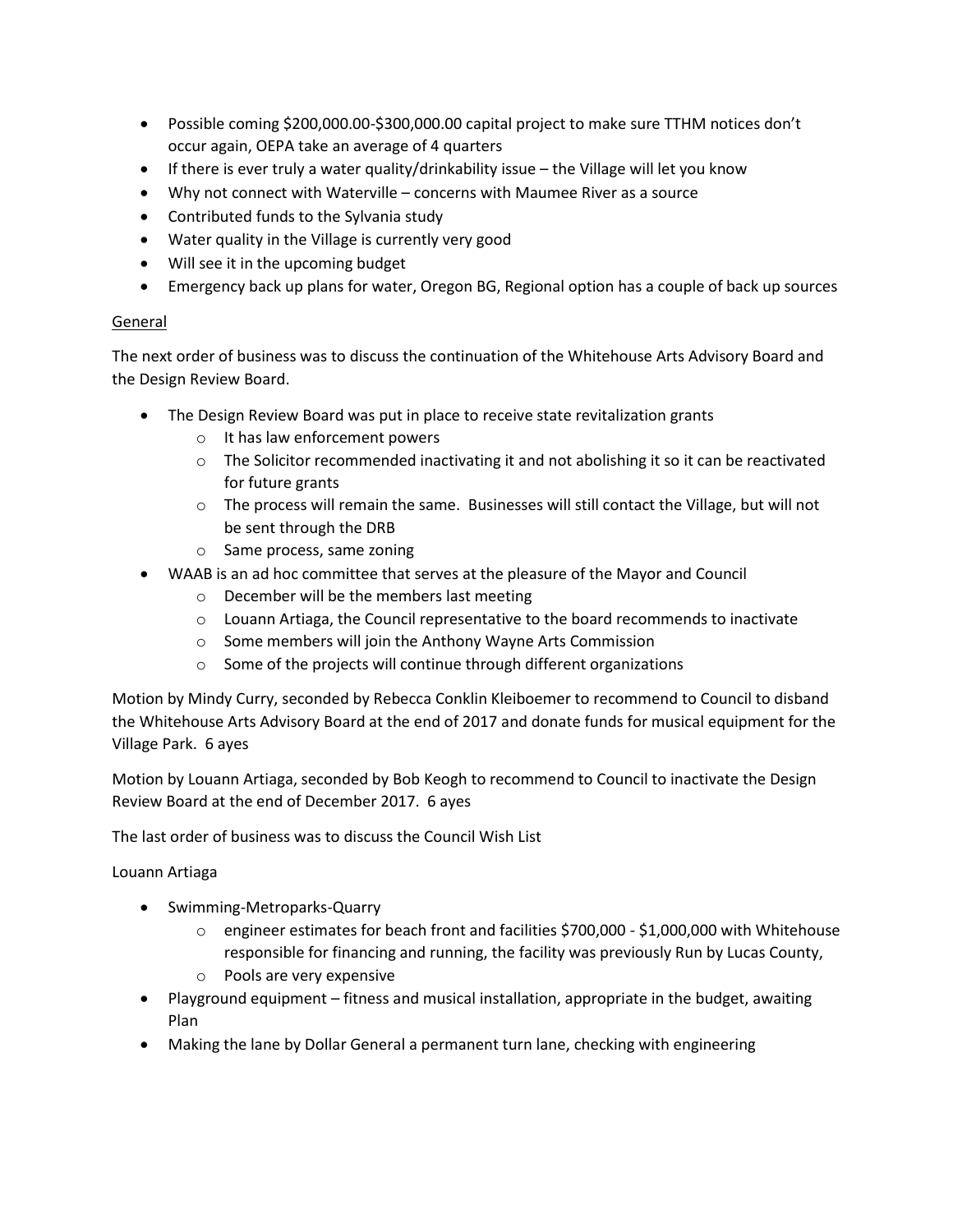## Frank Billings

- Community Center
	- o Waiting to hear back from the school board
- Like Pickleball

## Rebecca Conklin Kleiboemer

Establish a Parks and Recreation Committee with Community input

#### Mindy Curry

- Seating in the pavilion
- Village scholarship for a resident
- Restrict recycling pickup until after 8:00 AM
- Annual assessment of ditches
- Cost of video and audio for meetings
- Better system of communication to residents Water bill, texts, call in to hear a recording
- More active with businesses concerns and follow up

#### Bob Keogh

• Storm water in downtown

#### Bill May

- Update the fishing deck
	- o Make ADA compliant
- Paint hydrants
- Repaint the caboose and weld the doors shut, use the caboose on 795 near Lake HS as an Example
- Level sewer as you are approaching the roundabout
- Stiles Road no parking signs take the signs down or enforce them

Other items discussed:

- Waiting to update the fishing deck until after the polar plunge for the Veteran's Memorial Park Since a railing will need to be removed
- Bleached signs to be replaced
- Swimming in the quarry, could have triathlons, not many places you can safely swim in open Water, positive impact to business and quality of life
- Refuse employees know they have to pick up trash when they hire in, no advantage to Homeowners, water quality levels, cancer causing, fumes from the shower
- Some hydrants were painted last year, thank you to the public works department
- Village water is 2 sources from the same supply, have an emergency contingency plan as Required by the EPA – shut off connection points, use towers, drinking water distribution at the Fire department, announcements
- Toledo is looking at building another water intake